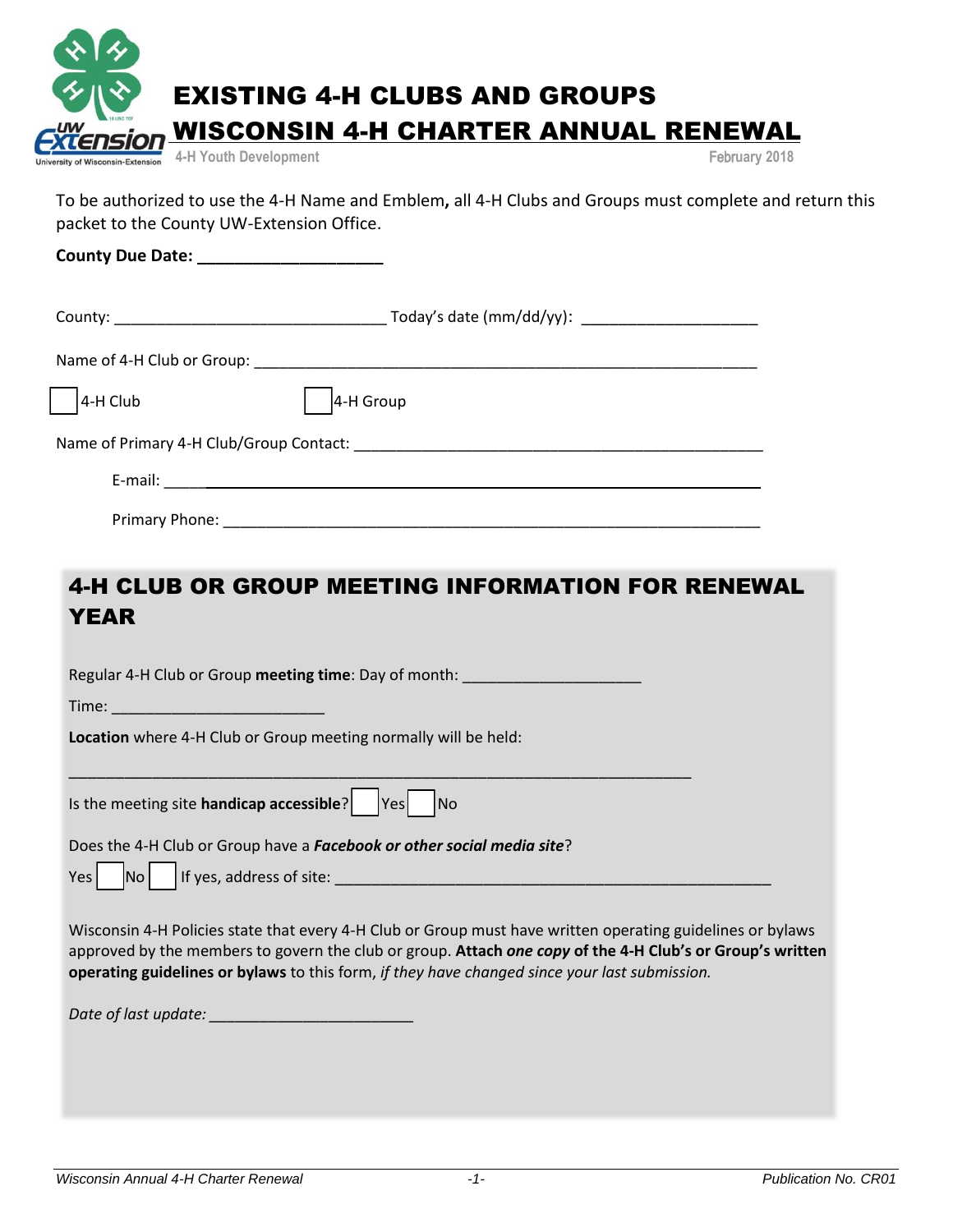## **Chartered Club or Group Requirements**

|    | Wisconsin 4-H chartered Clubs and Groups must meet the following requirements. Please check Yes<br>if your club or group meets the requirement, check No if they do not.                                                       | <b>Yes</b> | No |
|----|--------------------------------------------------------------------------------------------------------------------------------------------------------------------------------------------------------------------------------|------------|----|
| 1. | Five or more youth from at least three families.                                                                                                                                                                               |            |    |
| 2. | Approved adult leadership who has completed the UW-Extension Volunteer in Preparation<br>(VIP) Youth Protection process.                                                                                                       |            |    |
| 3. | One or more leader(s) attended the Annual Volunteer Leader Team Training. (This training is<br>required for charter renewal and is not the VIP orientation.)                                                                   |            |    |
| 4. | Meet on a continuing basis.                                                                                                                                                                                                    |            |    |
| 5. | Open to any youth eligible for 4-H membership, regardless of race, color, creed, religion, sex,<br>national origin, disability, ancestry, sexual orientation, pregnancy, and marital or parental<br>status.                    |            |    |
|    | Including the Essential Elements of Positive Youth Development (Mastery, Generosity, Independence, and<br>Belonging) into your club or group creates an environment where youth experience positive growth and<br>development. |            |    |
| 6. | Mastery: Educational plan involving business, community service, education, and<br>recreation/socialization, which meets the purposes of the 4-H program                                                                       |            |    |
| 7. | Generosity: Youth have opportunities to contribute through community service.                                                                                                                                                  |            |    |
| 8. | Independence: Youth involvement in leadership and decision-making.                                                                                                                                                             |            |    |
|    | Example of opportunities you have created:                                                                                                                                                                                     |            |    |
| 9. | Belonging: Youth and adults create a welcoming environment for all members and families.                                                                                                                                       |            |    |
|    | Example of strategies you are using:                                                                                                                                                                                           |            |    |

By signing below, your club or group indicates it is in compliance with all of the 4-H charter requirements checked above, (1-9).

If your club or group is not in compliance with any of the requirements on page one (1), a plan for being in compliance will need to be submitted to your 4-H Youth Development Educator and a provisional charter will be issued for this charter renewal year.

| Print 4-H Adult Volunteer Leader Name  | 4-H Adult Volunteer Leader Signature   | Date |
|----------------------------------------|----------------------------------------|------|
|                                        |                                        |      |
| 4-H Youth Leader Name                  | 4-H Youth Leader Signature             | Date |
| (Club President or Group Youth Leader) | (Club President or Group Youth Leader) |      |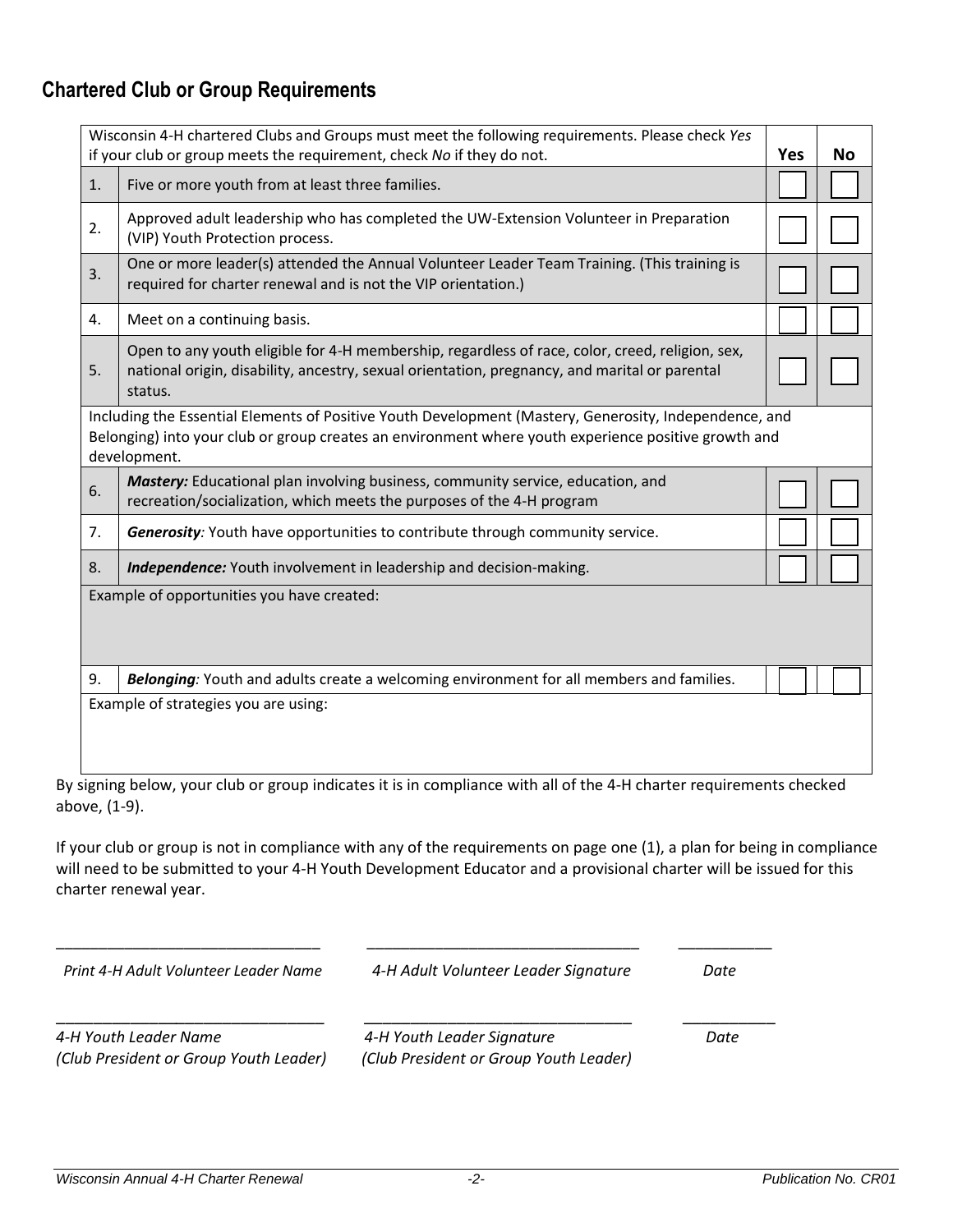### **Club or Group Smart Goals**

**Our goals are S.M.A.R.T.** goals that stand for Specific, Measurable, Achievable, Results-focused, and Time bound.

This year, each club or group is asked to write one or two club goals that focus on *reaching out to youth and families who are underrepresented in their 4-H club/group.* Highlight how these goals will be met in the club yearly calendar.

Below are several topic areas that you can use to brainstorm with the youth members to help them think about how they can expand access and learn more about others.

- *What steps will you take to help underrepresented youth join your club?*
- *How will the club or group make specific efforts to learn about other cultures?*
- *How can club members get to know youth from other cultures? Is there a community center that your club could partner with on an event; family activity or community service project?*
- *What welcoming activities will the club do to ensure youth and families feel included?*
- **Share the SMART goals your club or group has set for this club year to focus on Expanding Access:**

For Example: We will translate the club open house brochure into Spanish and distribute it with an English copy to all youth in  $3^{rd} - 6^{th}$  grade at the elementary school this fall.

 **Please share the SMART goals your club or group set last year and indicate progress your club or group made on these goals:**

### 4-H CLUB OR GROUP CALENDAR PLANNER

**Please provide** meeting dates, planned business topics and educational programming for each meeting. The three parts of *effective* 4-H meetings are business, education and recreation.

**Attach** 4-H Club or Group Annual Calendar. Calendars should include the month, meeting logistics (date, time, location for each month's meeting), meeting, event, activity. A suggested format follows OR **complete the planner that is included on page 4 of this document.**

| Month         | <b>Meeting Logistics</b>       | <b>Meeting, Event, Activity</b>                                                                               |  |  |
|---------------|--------------------------------|---------------------------------------------------------------------------------------------------------------|--|--|
| <b>SAMPLE</b> | September 12, 7:00 p.m.        | Business Items: Election of Officers, Community Service idea for fall, form<br><b>Holiday Party Committee</b> |  |  |
|               | <b>Clover Center Town Hall</b> | Education/Program: Speaker about Dia de los Muertos (Day of the Dead)                                         |  |  |
|               |                                | <b>Welcoming Activities/Recreation:</b>                                                                       |  |  |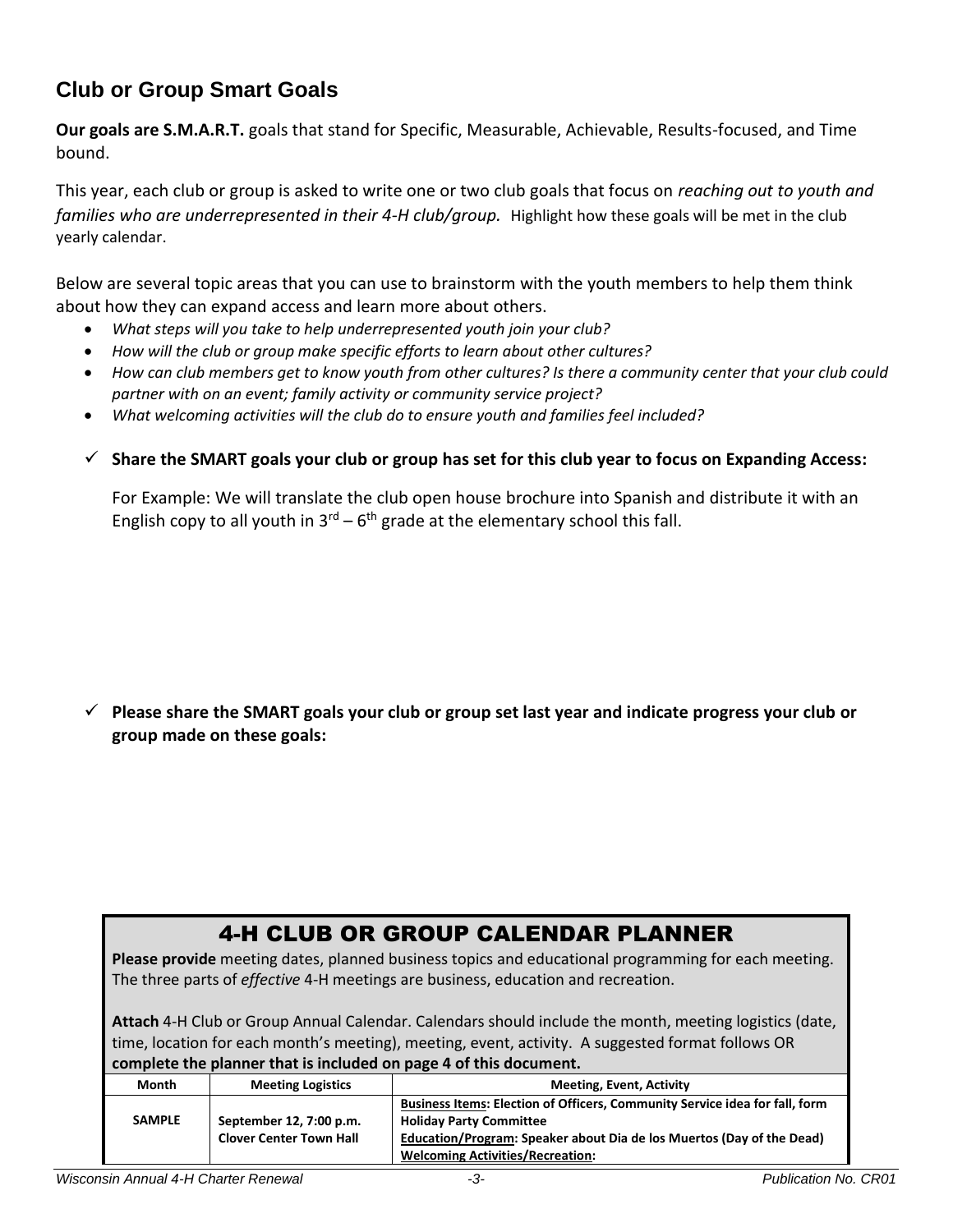|           | <b>4-H CLUB OR GROUP CALENDAR PLANNER</b><br>(calendar template to be completed if not attaching a separate calendar for the year) |
|-----------|------------------------------------------------------------------------------------------------------------------------------------|
|           | <b>Business Items:</b>                                                                                                             |
| October   | <b>Education/Program:</b><br><b>Welcoming Activity/Recreation:</b>                                                                 |
|           | <b>Business Items:</b>                                                                                                             |
| November  | Education/Program:<br><b>Welcoming Activity/Recreation:</b>                                                                        |
|           | <b>Business Items:</b>                                                                                                             |
| December  | Education/Program:<br><b>Welcoming Activity/Recreation:</b>                                                                        |
|           | <b>Business Items:</b>                                                                                                             |
| January   | Education/Program:<br><b>Welcoming Activity/Recreation:</b>                                                                        |
|           | <b>Business Items:</b>                                                                                                             |
| February  | Education/Program:<br><b>Welcoming Activity/Recreation:</b>                                                                        |
|           | <b>Business Items:</b>                                                                                                             |
| March     | <b>Education/Program:</b><br><b>Welcoming Activity/Recreation:</b>                                                                 |
|           | <b>Business Items:</b>                                                                                                             |
| Apríl     | Education/Program:<br><b>Welcoming Activity/Recreation:</b>                                                                        |
|           | <b>Business Items:</b>                                                                                                             |
| May       | Education/Program:<br><b>Welcoming Activity/Recreation:</b>                                                                        |
|           | <b>Business Items:</b>                                                                                                             |
| June      | <b>Education/Program:</b><br><b>Welcoming Activity/Recreation:</b>                                                                 |
|           | <b>Business Items:</b>                                                                                                             |
| July      | Education/Program:<br><b>Welcoming Activity/Recreation:</b>                                                                        |
|           | <b>Business Items:</b>                                                                                                             |
| August    | Education/Program:<br><b>Welcoming Activity/Recreation:</b>                                                                        |
|           | <b>Business Items:</b>                                                                                                             |
| September | Education/Program:<br><b>Welcoming Activity/Recreation:</b>                                                                        |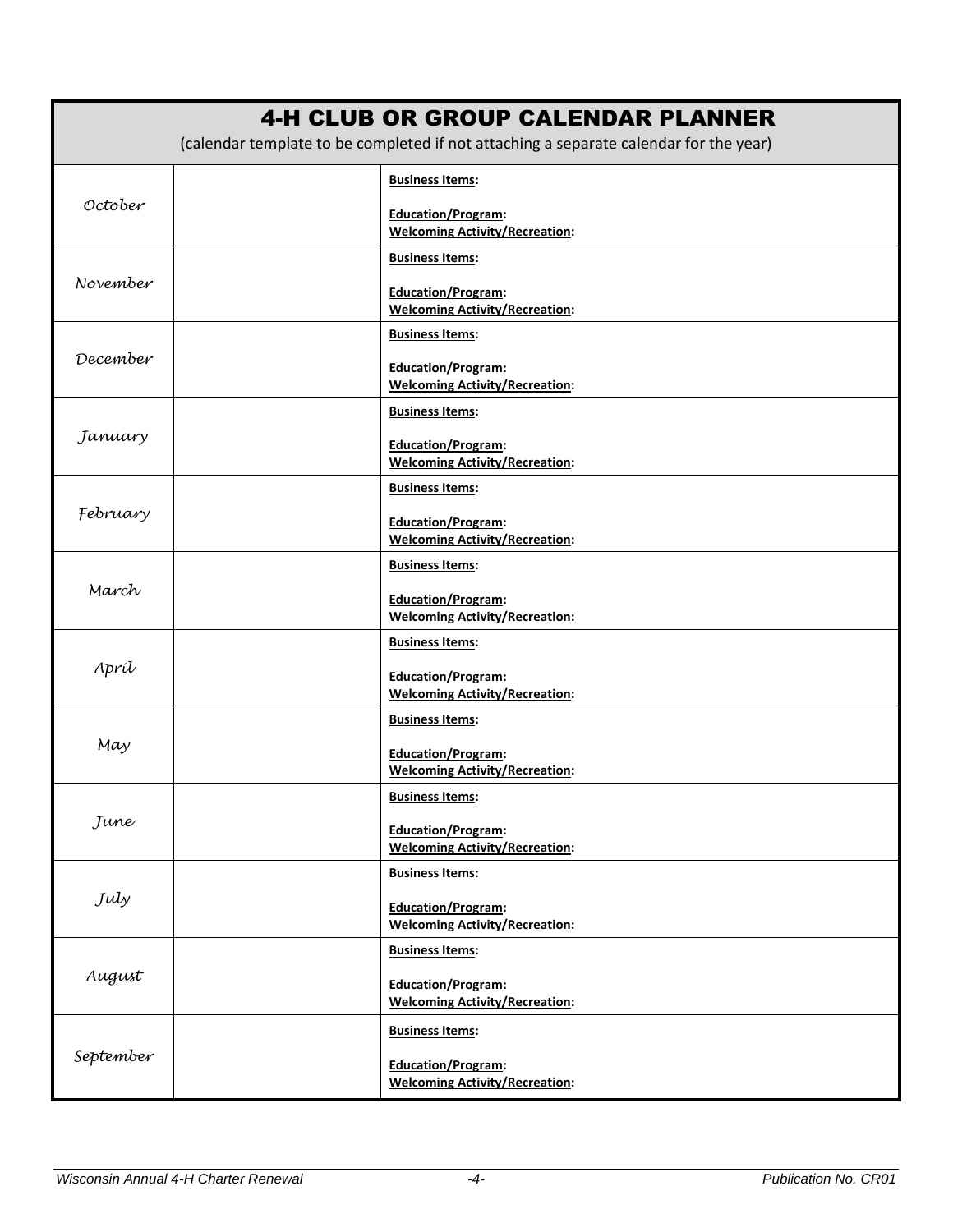## 4-H CLUB OR GROUP ANNUAL FINANCIAL REPORT

Name of 4-H Club or Group:  $\blacksquare$  **Today's Date (mm/dd/yy**):

#### Federal regulations governing 4-H clubs and 4-H groups authorized to use the 4-H Name and Emblem require funds raised in the name of 4-H must be publicly accountable and must be used for 4-H educational purposes. In addition, all 4-H Clubs and Groups that handle money must have an Employer Identification Number (EIN) number and annually submit a report which includes a record of their finances and verification of a financial review. **Failure to annually submit the financial report could result in loss of approval to use the 4-H Name and Emblem and the 4-H Charter.**

**EIN** (Employer Identification Number, also known as the Federal Tax ID Number)

**Wisconsin or Tribal Sales Tax Exempt Number** (if the 4-H Club or Group has one) \_\_\_\_\_\_

**Complete the following information based on the previous 4-H fiscal year, July 1 through June 30.**

*For your report to be complete and accepted the ending balance (D) must be equal to the total funds listed under (A) Beginning Balance plus (B) Total Funds Received minus (C) Total Funds Disbursed A+B-C=D*

### **DO NOT LEAVE ANY BOXES BLANK – Enter zero or the dollar amount**

#### **Annual Accounting Form**

|                                                                    |          | <b>Beginning Balance (July 1)</b> | <b>Ending Balance (June 30)</b> |
|--------------------------------------------------------------------|----------|-----------------------------------|---------------------------------|
| <b>Checking Account</b>                                            | \$       | 0.00                              | \$<br>0.00                      |
| Savings Account (combine all savings,<br>money market, CD's, etc.) |          | 0.00                              | 0.OC                            |
| Total Funds                                                        | $(A)$ \$ | $0.00$ (D) \$                     | 0.00                            |

4-H Clubs and Groups must use the categories as listed below as identified. Suggested additional categories for **Funds** *Disbursed include: Dues Paid to County, Educational Supplies, Community Service Expenses, Recreation, etc.*

| <b>Funds Received</b>                                  |          |      | <b>Funds Disbursed</b>       |          |      |
|--------------------------------------------------------|----------|------|------------------------------|----------|------|
| Fund Raising (do not<br>subtract expenses)             | \$       | 0.00 | <b>Fund Raising Expenses</b> | \$       | 0.00 |
| <b>Member Dues</b>                                     | \$       | 0.00 | (list category)              | \$       | 0.00 |
| Donations <sup>1</sup>                                 | \$       | 0.00 | (list category)              | \$       | 0.00 |
| Investment Income <sup>2</sup>                         | \$       | 0.00 | (list category)              | \$       | 0.00 |
| Income from Youth<br>Development Services <sup>3</sup> | \$       | 0.00 | (list category)              | \$       | 0.00 |
| Other/ Pass Through<br>Funds <sup>4</sup>              | \$       | 0.00 | Other/ Pass Through Funds    | \$       | 0.00 |
| <b>Total Funds Received</b>                            | $(B)$ \$ | 0.00 | <b>Total Funds Disbursed</b> | $(C)$ \$ | 0.00 |

<sup>1</sup>Occasionally, the 4-H Youth Development Educator may need to access a record of individual donations during the last fiscal year. In that instance, the 4-H Youth Development Educator will contact you.

<sup>2</sup> Investment income includes interest earned in a bank account or trust fund, or income from land or other property.

<sup>3</sup> Income from providing youth development services only includes fees charged directly to participants for the ability to participate in programs, such as 4-H camps. However, it does not include membership dues.

<sup>4</sup>Other/Pass Through Funds includes fees collected for educational programs carried out by other groups. This money is collected from the member/family and then paid directly to the other group/organization.